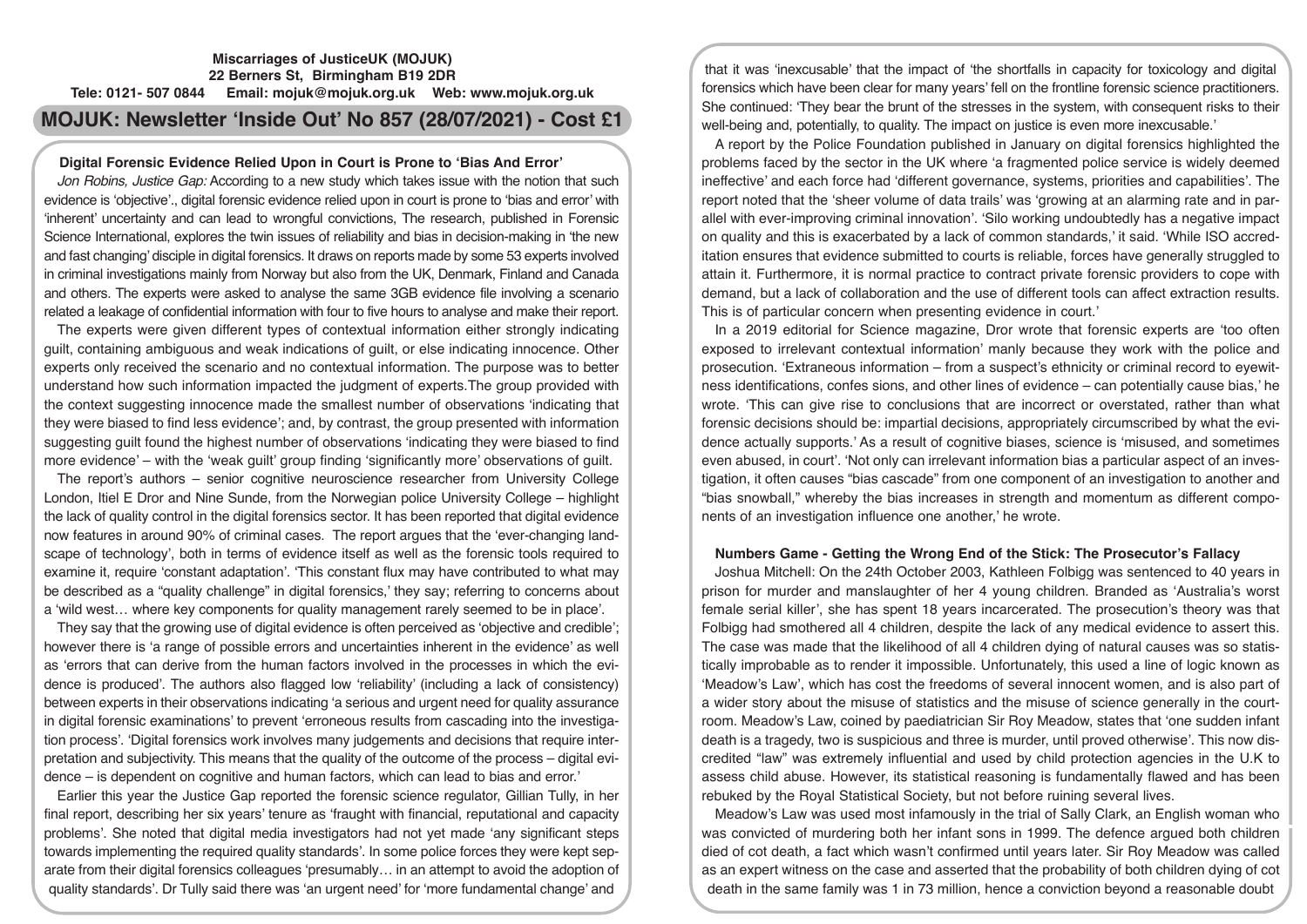for double murder could be obtained. This figure was obtained by assuming that both deaths were statistically independent (i.e. one death isn't connected or influenced by another), neglecting the glaring problem that cot deaths within the same family aren't independent events, and genetic and environmental factors both contribute. There are several other problems with this figure as well which we will come back to. This statistical evidence was challenged at her second appeal and Clark was eventually released from prison, having served more than 3 years behind bars. She never recovered from her wrongful conviction and loss of her two sons. She died of acute alcohol poisoning in 2007.

Sadly, the story doesn't end there for Roy Meadow. In 2002 he was again used as an expert witness at the trial of Angela Cannings. Cannings tragically lost 3 of her 4 children to cot death a few years prior, and was tried and convicted of smothering 2 of them, with Meadow's Law once again the main driver of conviction. She spent a year in prison before being released following an appeal in 2003. Many more women still fell victim to false murder convictions after cot deaths as a result of Meadow's testimony, namely Donna Anthony, who spent more than 6 years in prison before her release after the death of her 2 children, as well as Trupti Patel, who was thankfully acquitted at her murder trial.

Though it isn't just mothers who are victims of misuses of statistics in the courtroom. More generally, Meadow's Law is an example of the 'Prosecutor's fallacy'. This assumes that the probability a defendant is innocent given the evidence that we observe, is equal to the probability of seeing that same evidence given the defendant is guilty. Perhaps this sounds minor, but it can have profound effects, and is best illustrated with an example: Say a man is accused of a robbery he didn't commit. There was blood found at the scene which matches the defendant, and this particular blood type is only present in 1% of the population. The prosecution argues that the chance that this blood matches the defendant, given that the man innocent, is just 1% and therefore he's very likely to be guilty. While this seems to make sense, this analysis is incorrect. What is relevant here is the probability that the man is innocent, given that his blood matches the blood at the scene. This order switching seems subtle, but it can have drastic effects on the outcomes. If there's 1000 people in the city that all could've committed the robbery, 10 people's blood types match with the crime scene, meaning that the probability this specific man is innocent is not 1%, but 90%! This is obviously an idealised example, but very real-world cases have been litigated with this logic.

In 2010, a man named Troy Brown was convicted in the U.S for the rape of a young girl. The compelling factor for the jury was the claim that only 1 in 3 million random people would have the same DNA profile as the rapist, so there was only a 0.00003% he was innocent. This was a classic prosecutor's fallacy, which was thankfully overruled on appeal, as it once again assumes that the probability of a DNA match given Brown was innocent equalled the probability of innocence given a DNA match. Given that the other evidence was circumstantial and not particularly strong, and depending on how many other possible suspects there were, the chance of his innocence could be as high as 25%, which is of course certainly not grounds for a criminal conviction.

Another tragic miscarriage of justice occurred in the Netherlands in 2003, this time, to a nurse named Lucia De Berk who worked at a children's hospital. After a series of unexplained deaths at the hospital that occurred while she was on shift, De Berk was charged and sentenced to life in prison. Once again, a problematic but shocking statistic was front and centre in the case. An expert witness, a law psychologist, found that the chance of De Berk being present at so many unexplained deaths was 1 in 342 million, hence De Berk must have played some sinister role in these fatalities. This, like all the other previously mentioned probabilities, was erroneously calculated, and made sweeping, unrealistic assumptions, leading to such

an inflated probability. For context, subsequent analysis by prominent statisticians, factoring in all the possible biases, concluded that the probability of this sequence of events happening to a nurse at any hospital was approximately 1 in 9. After subsequent appeals, she was eventually found not guilty in 2010 after review of the statistical evidence, as well as other flawed medical evidence used to convict her. She spent 4 years in prison in total.

This exact scenario is scarily common. And several medical professionals have been charged when a string of unexplained deaths occur in a hospital setting. Tragically some, like English nurse Ben Geen, are still in prison. Geen was arrested in 2004 over the deaths of several patients over the course of a year. At trial, the prosecution argued there had been an "unusual pattern" that had emerged, and was branded as the "the nurse who killed for kicks". After it seemed like this "unusual pattern" of deaths under Geen's care was occurring, many more incidents started to be attributed to him, and with little exploration of natural causes being explored. This is known as diagnostic suspicion bias. He was charged with 2 murders and intentional grievous bodily harm against 15 patients. However, the prosecution had failed to consider the likelihood of a string of these incidents occurring compared with the background rate. They let their biases of seeing a potentially suspicious cluster of cases overcome the actual data and disregarded any natural explanations for some of the incidents and disregard just how uncommon this type of cluster was. After the trial, taking this all into account, a number of prominent statisticians analysed the data, and found that this "unusual pattern" simply isn't there, and that Geen was prosecuted on completely foundationless grounds. In 2020 a further wave of statisticians came out in support of Geen, but he unfortunately remains in prison to this day.

All the examples presented here are tragic, with most incidents occurring in the late 90s/early 2000s, but there haven't been many good remedies put in place in the legal system to address this fundamental issue of abuse of statistical and scientific evidence. Generally, expert witnesses, who are allowed to give scientific evidence and their own "expert" opinion in court, are admitted at the discretion of the judge. However, a huge problem with this approach is how is a judge expected to know whether the credentials of an academic or medical professional are credible? And how is a judge supposed to know whether a particular witness is actually an expert in the field of which they're being used? For example, in the De Berk case involving the Dutch nurse, the erroneous figure of 1 in 342 million was admitted to the court via Henk Elffers, who was a law psychologist, and not an expert in the field of statistics. Also, Roy Meadows who gave evidence in the Sally Clark case as well as many others, while an esteemed paediatrician, was not an expert in the field of statistics nor was his 'Meadow's Law' an established truth in the medical community. So perhaps the best solution is that for an expert scientific witness to be permitted to give their expertise in court, they should have to be sponsored by several of their peers in the scientific community, or at least have several academics educate the judge in which members are credible witnesses in a particular field. Otherwise, the judge is essentially guessing at who's actually qualified.

Another reason why so many miscarriages of justice have occurred thanks to the misuse of statistics and medical evidence is that science isn't really meant to be practised in a courtroom. In a trial, quick, definitive evidence is desirable, and the ability for a single witness to be able to sum up all the data and make a conclusion. Unfortunately, science doesn't work that way. To publish a scientific paper, other academics have to check that work in a process called peer review before it enters the scientific literature. This can take months, not to mention the fact that the body of knowledge is always evolving as new evidence emerges. Furthermore, what if there are two scientists giving opposing opinions on either side, who does the jury believe? The jury simply won't know who has the better facts and is giving a more honest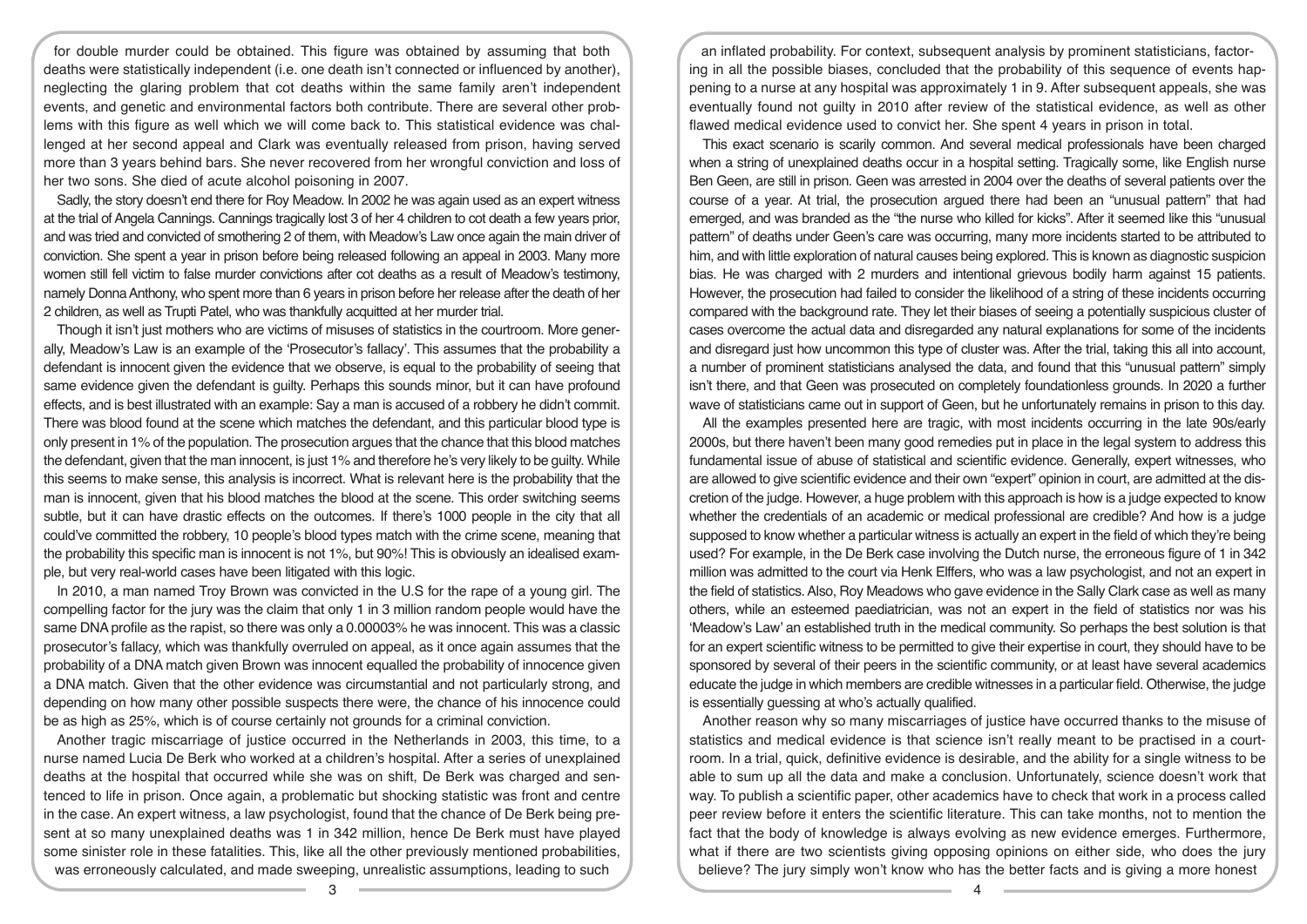assessment of the situation, so they're essentially going to favour whichever expert who laid out their argument in the most convincing manner, regardless of whether their argument is factual or not. A resolution here would be for a report compiled by leading experts in whichever particular field should be prepared ahead of the trial. For example, if a group of respected statisticians produced a report summarising the statistical evidence, which was prepared ahead of any of the previously mentioned cases, and checked by the wider statistical community, I think it's fair to say none of the false imprisonments would've occurred.

So is 'Australia's worst female serial killer' Kathleen Folbigg really guilty of filicide? An inquiry of her case commenced in 2018, with the judge finding no doubt of her guilt. An assertion that was based on Meadow's Law, and by interpretation of Folbigg's diary entries, in the absence of any evidence of smothering. However, in March 2021, a letter signed by 90 eminent scientists to the governor of New South Wales demands her immediate release based on new evidence. It was found that 2 of the children had a specific gene mutation, known to cause cot death in infants, and likely caused cardiac arrythmia in the 2 girls. Furthermore, world-leading experts in pathology have collectively given medical explanations for the deaths of all 4 children. If released, it will be the biggest miscarriage of justice in Australia's history.

## **Pregnant Prisoners 'Routinely' Denied Access to Suitable Maternity Care**

Jon Robins, Justice Gap: Nowhere was the disparity in women's healthcare greater than in women's prisons, according to a legal charity's response to a government 'call for evidence' to improve women's healthcare. The report by the Howard League for Penal Reform highlights the risks to pregnant prisoners 'routinely' denied access to suitable maternity care with two babies dying in prisons a nine month period. 'Women across the whole criminal justice system often suffer from unmet physical and mental health problems, some of which contribute to their criminalisation,' wrote the group in its submission to the Department of Health's women's health strategy. Women in prison 'tend to have extremely poor health which is often not met in prison', the group said. 'If the Department of Health is able to rise to the challenge of meeting the health needs of women in prison, then it will have demonstrated it can meet the needs of the most marginalised of women.' The study cited a 2017 report by the Independent Advisory Board on Deaths in Custody which found 'stark differences' between the mental health needs of women in prison compared to those in the community and, for example, noted 30% of women had had a previous psychiatric admission prior to imprisonment. According to the Ministry of Justice, almost half of women (49%) were suffering from anxiety and depression, compared with 19% in the general UK population; and 46% of women prisoners reported having attempted suicide at some point in their lives compared to 6% in the general UK population.

During the pandemic, the regime in women's prisons had 'declined significantly', according to the report. A 2021 inspection of Peterborough women's prison noted that many women 'told us about the adverse impact that the restricted regime was having on their mental and emotional well-being, including a few who said that they had considered suicide'. Her Majesty's Inspectorate of Prisons last year found found that women in Bronzefield prison who were symptomatic of Covid 19 had no time in the open air and a shower only every three days; and, in Eastwood Park prison, such women were confined to their cells for seven days and spent no time outside it. The group reported that during 2019 two babies died in prisons in the space of nine months. 'Both of the deaths are currently being investigated by the Prisons and Probation Ombudsman. Following the death of a baby in Bronzefield prison in October 2019, solicitors raised concerns about the risks arising from a lack of access to midwifes when labour commences,' the group said.

According to Women in Prison, mothers were 'regularly being denied access to the vital health and maternity care necessary to give birth safely. 'Unlike women in the community, when women's voices are dismissed in prison, they are often unable to seek out a second opinion or raise concerns with others,' said the Howard League. 'They are reliant on others to communicate their concerns.' The group argued that prison should never be used as 'a holding pen' for women who are unwell. 'The courts have the powers to remand women to prison for their "own protection",' the group said. 'The legal powers to send women in acute mental distress to prison "for their own safety" has no place in either a modern justice or healthcare system and should be repealed. The group highlighted a report by the all-party parliamentary group on Women in the Penal System produced on the use of remand for own protection which found that scrutiny of the power was 'virtually non-existent'. The government does not collect data about how often adults and children are detained for their own protection or welfare. 'Prisons are not suitable environments for people in crisis, particularly for women with complex mental health needs,' it says.

#### **Do Liaison and Diversion Teams Stop the Revolving Door of Police Custody?**

Transform Justice: Police custody risks being as much a revolving door as prison. The same vulnerable people are picked up time after time, seldom getting to court, let alone being sentenced. Police cells are disproportionately occupied by people who have mental health problems, alcohol and drug addictions and/or are homeless – some of the most vulnerable in society. 'One of the challenges for people coming into the criminal justice system is [not] knowing where to go and get help in the first place and understanding that.' (L&D practitioner) Police custody staff have long realised that police action will not stop this door revolving. So they've turned to health practitioners to support suspects' legal rights and to help keep them out of the criminal justice system altogether. Custody suites now host liaison and diversion (L&D) teams. They were trialled many years ago, and set up nationwide in the wake of the 2009 Bradley report on people with mental health issues and learning difficulties in the criminal justice system.

They provide a great service to suspects in custody, assessing their needs and vulnerabilities and referring them to services where relevant. A major evaluation of their outcomes has just been published, but it begs more questions than it answers and suggests that L&D can only be effective if health and other services pick up the pieces before and after vulnerable people are arrested. The good news is that those who have been referred to L&D seem to be diverted in greater numbers from prison sentences, but we don't know if vulnerable people were diverted in other ways. Diversion usually refers to diversion from court, diversion from the criminal justice system altogether or diversion from police custody. Rand, the researchers, didn't have the data to assess the effect of L&D on these outcomes (or weren't asked to look at it). Nor does the research analyse the other CJS outcomes L&D suspects receive – both court and out of court disposals, NFA, and whether they are more or less likely to get remanded.

The bad news is that the report does measure reoffending, and the findings are pretty negative. The researchers used official reconviction data and also asked those who had been referred to L&D whether they had committed crime again. Both sources suggested that these vulnerable people were more likely to commit crime after referral to L&D than before. On the self reporting measure, shoplifting went down, but drug selling, other theft and burglary and violence and assault went up. The official reconviction data suggests that the proportion of people committing offences slightly increased post L&D referral though "we cannot draw firm conclusions on the impact of L&D referral on offending behaviour". Reoffending is not the only measure we should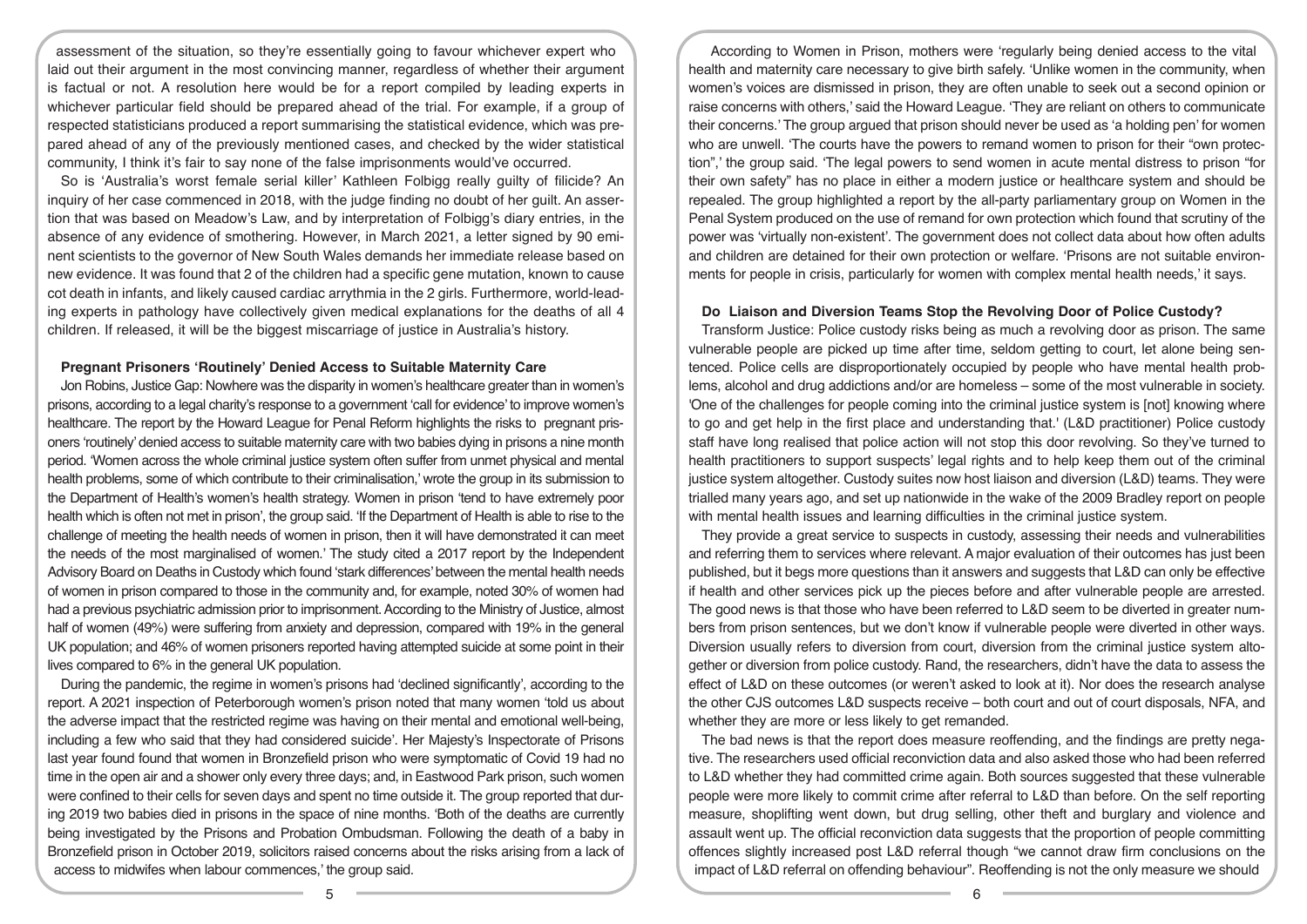use for the success of the criminal justice system, but it is important – further offending creates more victims, and more stigma and criminal records for those committing crime.

It is not clear why L&D doesn't have a more positive impact on reoffending, but the rest of the report gives some strong hints. The researchers tracked people's engagement with A&E and with drug and alcohol services both before and after their detention in police custody and referral to L&D. This suggests that L&D clients are already heavily engaged with services, and that arrest comes at a crisis point. "The 6-12-month prior period to L&D referral is often characterised by a steep increase in contact with Accident & Emergency (A&E) services, specialist mental health services, and declining self-reported health in those attending drug treatment services. However, L&D service users with and without previous criminal justice system contact were as likely to go to A&E after involvement with the L&D service. This suggests that for L&D service users it is acute health vulnerabilities that lead to contacts with the CJS, rather than the other way around". L&D referred many people to services but, unfortunately, the people referred often did not attend appointments, particularly at the Improving Access to Psychological Therapies (IAPT) service.

At first glance it may seem that L&D is failing in its purpose – to engage vulnerable people in services which will support them to stop offending. But the findings also suggest that L&D will never make a huge difference while health services are not joined up. We know that those with complex needs are in increasing contact with the health system before they are arrested. Could such contacts trigger a preventative response? Could addiction and mental health services be reconfigured so vulnerable people were more likely to attend? One of the most disappointing findings of this report is that L&D engagement did not seem to influence offending. But if health services engaged more effectively with vulnerable people post arrest and referral by L&D, the offending would surely reduce?

L&D practitioners understand the issues which face their clients and what would help. 'If someone has got benefit issues and they're stealing to eat or to survive then obviously if you can break that cycle by helping them in the community to access benefits, then you may stop that offending cycle. Or if someone is offending because of relapse due to mental health issues and they've not been to mental health services, then [when appropriate services are provided] hopefully you'll stop the cycle of reoffending with that person and…before it gets to an even more serious stage.' But this study reinforces previous research – that the answers to crime lie outside the criminal justice system. Unless and until mainstream services prioritise meeting the needs of this cohort on their terms, they will continue to be frequent visitors to both police custody and prison. NB we have just published a guide on how to more effectively message about diversion from prosecution.

#### **70% Increase in Number of Immigration Detainees Held in Prison Post-Lockdown**

*Elliot Tyler, Justice Gap:* Hundreds of foreign nationals are being held in prison in solitary confinement under immigration powers locked in cells for up to 24 hours a day, according to a new report which reveals a massive spike in the number of detainees being held in jails. The charities Bail for Immigration Detainees (BID) and Medical Justice argue that 'profound and avoidable harm' is being caused to their health of hundreds and that their conditions amount to prolonged solitary confinement in breach of their human rights as well as the UN 'Nelson Mandela Rules' for the treatment of prisoners. Immigration detention is not a criminal process however people can be detained in prisons or detention centres. The most recent statistics from the Home Office ending March 2021 reveal that there were 577 immigration detainees held in prisons – a 70% increase from March 2019. To put this into context, there were 1,637 people detained under Immigration Act powers at the end of December 2019 which included 359 people detained in prisons.

BID claim that detainees, including torture survivors, are locked in their cells for 'over 22 hours a day, most often 23.5', sometimes being held in their cells for days at a time and unable to take a shower. 'Some are self-harming, attempting suicide and unable to sleep or eat,' the group says. 'They report existing in a state of endless despair. Physical symptoms include involuntary shaking, memory loss and physical pain.' BID argues that these conditions cannot be justified as a public health measure and recommend that immigration detainees be released. Other recommendations included the reviewing of detention locations on a weekly basis, applying safeguards whenever an individual is placed in temporary confinement, and communicating with detainees using 'decision letters'. 'It is impossible not to be horrified at what is being done to people in the name of immigration control or to imagine the profound frustration and distress that people experience when trapped in a cage for most if not all of the day, not knowing when it will end,' said Annie Viswanathan, BID's director. 'That it leaves people with enduring mental and physical health problems is hardly surprising and exactly why it has been banned under the UN's Nelson Mandela Rules.'

Emma Ginn, director of Medical Justice, said that it was 'profoundly disturbing' that immigration detainees were being locked up indefinitely. 'That this imprisonment extends beyond a criminal sentence means severe harm is being inflicted during, and because of, a period of entirely unnecessary and purely administrative detention – we need to question if this is civilised or in fact gratuitous,' Ginn continued. 'It is certainly the biggest scandal most people have never heard of.' The new study draws on witness statements from five BID clients held in solitary or shared confinement and evidence from six medico-legal reports from Medical Justice. The study also considers 30 bail cases where BID argued in the grounds for bail that the conditions of detention were disproportionate and argued in favour of release.

One detainee described his conditions as 'psychological torture' that made him feel 'stripped of his identity'. At the end of his prison sentence, he was detained under immigration powers and continued to be detained despite being granted bail. 'I already suffered from anxiety, depression and PTSD, which stemmed from a past experience of torture,' he continued. 'The days and nights blur together during confinement. I can barely sleep at night but when I do, I experience nightmares. I'm afraid to sleep because I'll go back into the nightmare but being awake is also horrible.' Another detainee continued to be detained even after serving his sentence and being granted bail. He entered prison without any mental health problems, but now 'does not know if the damage done can be repaired'. 'Since October, I have been held in solitary confinement,' he said, 'which means that for seven months, I've been locked alone in my cell for 23-24 hours a day.' Sometimes, he added, he is unable to leave for days and cannot exercise or shower. 'Every day is like torture in solitary confinement, and now I understand why people commit suicide, because there's no way out.'

#### **If Girls Need to be in Custody, They Should be In Local Authority Units, Not Prisons**

Frances Crook, HLPR: During a hearing of the Justice Committee in Parliament on 13 July, when the Minister and the head of HM Prisons and Probation Service were asked about how girls were going to be cared for now that Rainsbrook secure training centre (STC) was closing down, they indicated, perhaps inadvertently, that they were thinking of putting the young girls into prisons holding boys. Let's take a step back and put this into context. Rainsbrook has been run by an American company with a history of pretty appalling abuse of prisoners, even by US prison standards, so it is mystifying how it got the contract to run a child jail in the first place. The STC has had a series of dreadful inspection reports culminating in the judgement that it was unsafe for children and for staff. The decision to close it down was very welcome, and as a result the 30 children had to be moved out.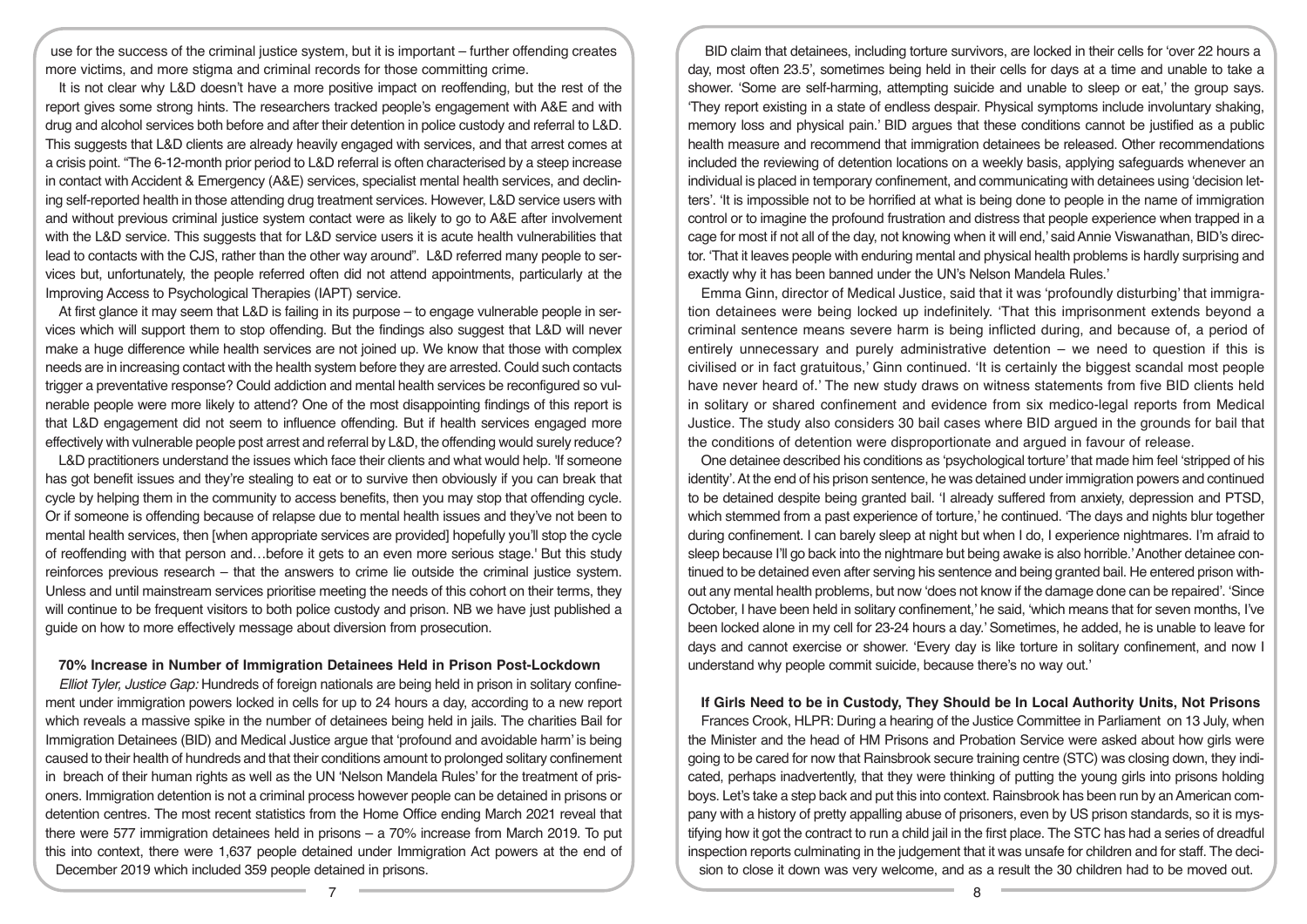Half were shipped off to the G4S-run STC at Oakhill, itself the subject of highly critical reports indicating that it too is not a safe place for children. Other boys were placed in young offender institutions, apparently to prepare them for the adult prison estate (yes, the minister said that). This is despite the fact that these children were known to be too vulnerable to be held in the prison estate, which was why they were placed in the STC in the first place.

According to Youth Justice Board figures in May of this year, there were only 16 girls under the age of 18 in the whole of the penal estate in the whole of England and Wales and most are held in local authority units. During the Parliamentary hearing it was said there are currently 18 girls, so whichever is the true number, there are hardly any, and this is a problem that can be solved. The privately-run Rainsbrook STC did hold some girls. We understand that some of the girls in Rainsbrook who had reached the age of 18 even if they were imminently due for release back into the community, were shipped off to an adult women's prison. No under-18-year-old girls are held in prisons, so rehousing these younger girls has been the challenge. As I understand it, none of the boys or girls from Rainsbrook have been rehoused into local authority units, despite places being available.

The idea that young girls could be held alongside boys in prisons is bizarre and positively dangerous In 2004, following concern about the treatment of these girls detained in adult women's prisons, and partly in response to work done by the Howard League which revealed the failure to care properly for them, David Blunkett, then Home Secretary, set up separate units for them inside the women's prison estate. At the time there were 86 girls in custody. This was strongly opposed at the time, not least by the Howard League, as we argued that the girls should not be in custody at all. However, £16m was allocated to refurbish the units and training staff. The units never really worked and in 2014 they were closed down (starting to sound familiar?) and since then no girls have been put into prisons.

It is my contention that now that there are now so few girls in custody, they can be placed in the local authority units, which are competent to care for girls and have a record of success. The idea that young girls could be held alongside boys in prisons is bizarre and positively dangerous. I'm not even sure it would be lawful. Mixing young girls with boys has never been safe – as was proved at G4S Oakhill STC, which used to mix boys and girls but the girls were removed because they were not safe. Putting young girls back into prisons would be a retrograde step that would almost certainly put them at considerable risk of abuse, assault and emotional trauma. Prison is no place for children, but it is certainly no place for young girls.

The suggestion by the Minister and prison authorities appeared to be that girls could be placed alongside the boys in the Keppel Unit in Wetherby prison. The Keppel Unit is a national resource for boys aged 15 to 17 who have complex needs, including high risk to others and to themselves, physical or mental health needs, learning disabilities, communication needs and substance misuse. The girls would have to be mixed with the boys in the living and sleeping areas because the unit is really quite small and has few facilities, thereby putting them at considerable risk from boys who are known to have complex needs and who may have committed serious, violent and sex offences against girls. Although the staffing in the unit is more generous than in the main prison, it in no way replicates the expert and experienced staff found in the local authority units. The other possibility hinted at during the Justice Committee session was the idea of setting up a new unit in some other unspecified male prison. Again this would be totally unsuitable, very expensive, and pointless.

I can't believe I am having to write this blog. The answer is so simple. Caring for the very few girls in the system means making sure that they all really need to be in custody in the first place, and

I happen to know that some at least are coming to the end of short sentences and could be released a bit early. And the remaining few should be placed in local authority units which have space for them. The really important lesson here is not to build ever more prison cells in the wrong places, with the wrong staff and using the money wrongly, but to keep the girls out of the toxic penal system in the first place. The handful of young girls who may need to be in custody must only be housed in the best place for them and that is the local authority-run secure units.

## **Neurodiversity in Criminal Justice System - More Effective Support Needed**

Prison Reform Trust: *Neurodiversity refers to variation in the human brain regarding socia*bility, learning, attention, mood and other mental functions in a non-pathological sense. The government has been urged to develop more coordinated and effective support for people with neurodivergent conditions – including autism, traumatic brain injury and learning difficulties and disabilities – in the criminal justice system (CJS). A report by three criminal justice inspectorates says better assessment, treatment and support could "help break the cycle affecting too many: of crime, arrest, court, prison, probation and reoffending." Their report identified patchy data collection and inconsistent assessments and staff training and knowledge. The scale of the problem, and the extent to which neurodivergent people may be over-represented in the system, are difficult to assess but, the report notes, perhaps half of those entering prison could reasonably be expected to have some form of neurodivergent condition which impacts their ability to engage. Commenting on the findings, Peter Dawson, Director of the Prison Reform Trust said: *"This outstanding report shows conclusively that the criminal justice system is failing in its core duty to treat people with neuro-divergent conditions fairly, and that the number of individuals affected is startlingly high. The Lord Chancellor was clearly right to commission this work. But the real test is whether he will now provide the resource and the leadership required to follow through on the six crystal clear recommendations the report makes. "* 

## **Not a Penny Paid Out to Victims of Miscarriage of Justice in Last 12 Months**

*Jon Robins, Justice Gap:* Not a penny has been paid out in the last 12 months in compensation for the wrongly convicted under a scheme that has been accused of 'compounding the trauma' of victims of miscarriages of justice. In a response to a freedom of information request made by the Justice Gap, the Ministry of Justice has revealed that no compensation had been awarded in the last 12 months. This is the third year since the Coalition government restricted payouts with the introduction of its Anti-Social Behaviour, Crime and Policing Act 2014 that no money has been paid out under what is known as the section 133.

Only a total of eight payouts have been made under the new arrangements which are presided over by the former high court judge Dame Linda Dobbs. The government last week re-appointed Dame Linda as Independent Assessor for Miscarriages of Justice for a second five-year term. Her role is to determine the level of compensation to be paid once the Ministry of Justice has decided that the eligibility criteria is met. To put this into context, in a two-year period from 2007 to 2009 the Ministry of Justice paid out a total of £20.8 million in respect of justice 19 applications granted and 78 applications received. In 2006, the New Labour government axed the old ex gratia scheme under which those payouts had been made leaving just the 'section 133' statutory scheme which was then costing over £2 million a year to run and typically benefited about 10 applicants a year. The Coalition government further undermined the less generous section 133 scheme with its 2014 legislation which restricted payouts to those people who could demon-